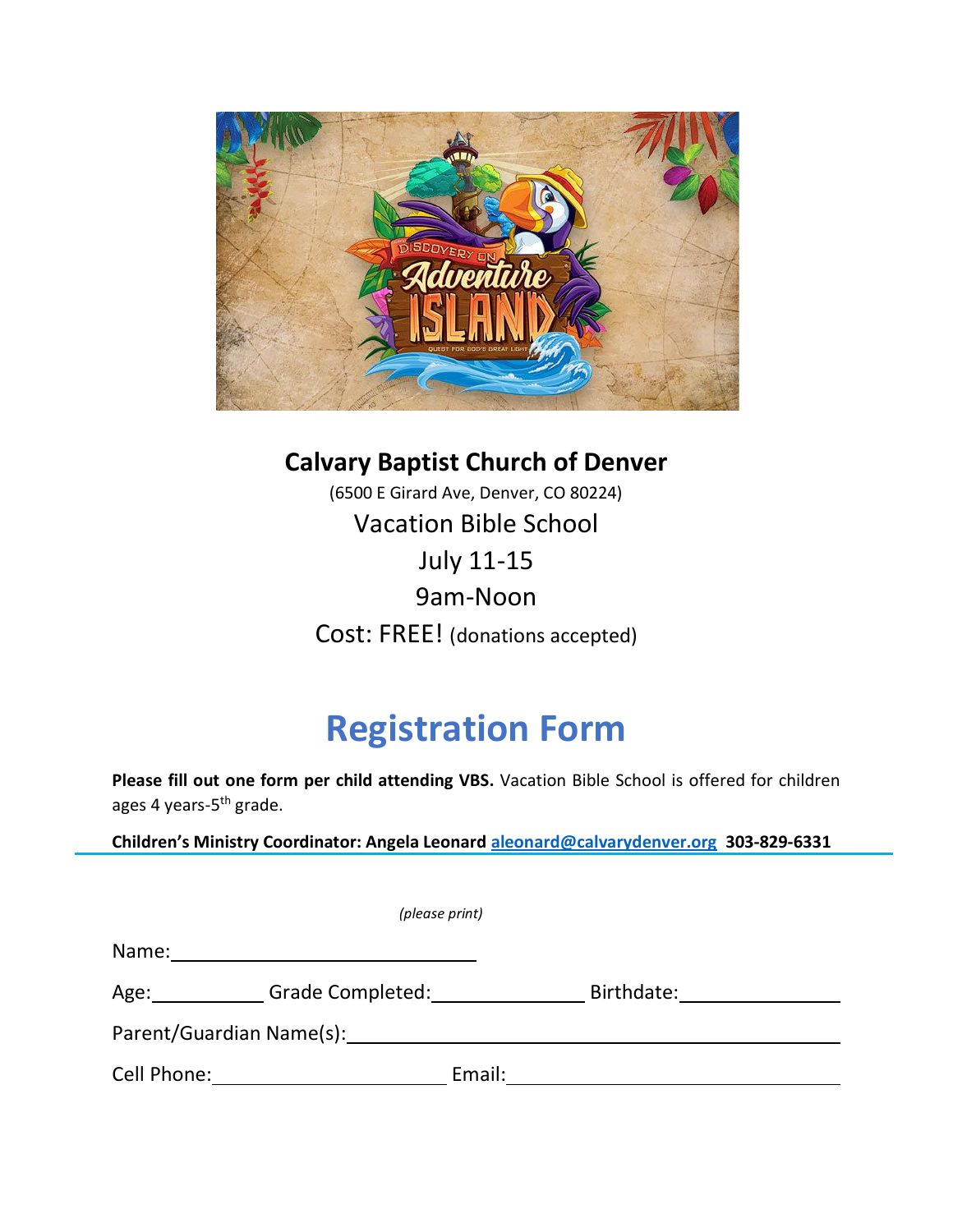| T-shirt Size (In Youth, Circle One): XS S M L                                                                                                                                                                                    | XL |  |
|----------------------------------------------------------------------------------------------------------------------------------------------------------------------------------------------------------------------------------|----|--|
| Emergency Information - The Context of the Context of the Context of the Context of the Context of the Context of the Context of the Context of the Context of the Context of the Context of the Context of the Context of the   |    |  |
| Emergency Contact:______________________________Cell Phone:_____________________                                                                                                                                                 |    |  |
|                                                                                                                                                                                                                                  |    |  |
| Emergency Contact: Canadian Contact: Cell Phone: Cell Phone:                                                                                                                                                                     |    |  |
|                                                                                                                                                                                                                                  |    |  |
|                                                                                                                                                                                                                                  |    |  |
| Allergies, Special Needs or Medical Concerns: __________________________________                                                                                                                                                 |    |  |
| *No medications are administered by VBS volunteers*                                                                                                                                                                              |    |  |
| Siblings Attending VBS - The Contract of the Contract of the Contract of the Contract of the Contract of the Contract of the Contract of the Contract of the Contract of the Contract of the Contract of the Contract of the C   |    |  |
|                                                                                                                                                                                                                                  |    |  |
|                                                                                                                                                                                                                                  |    |  |
| Name: Age: 1990 - Age: 1990 - Age: 1990 - Age: 1990 - Age: 1990 - Age: 1990 - Age: 1990 - Age: 1990 - Age: 1990 - Age: 1990 - Age: 1990 - Age: 1990 - Age: 1990 - Age: 1990 - Age: 1990 - Age: 1990 - Age: 1990 - Age: 1990 -    |    |  |
| Dismissal ——————————————————————                                                                                                                                                                                                 |    |  |
| Who may pick up your child at the end of each VBS day?<br>*Must Show Drivers License for Pickup*                                                                                                                                 |    |  |
|                                                                                                                                                                                                                                  |    |  |
|                                                                                                                                                                                                                                  |    |  |
| Name: Name: Name: Name: Name: Name: Name: Name: Name: Name: Name: Name: Name: Name: Name: Name: Name: Name: Name: Name: Name: Name: Name: Name: Name: Name: Name: Name: Name: Name: Name: Name: Name: Name: Name: Name: Name:    |    |  |
|                                                                                                                                                                                                                                  |    |  |
| Photo Release Form-<br>The Contract of the Contract of the Contract of the Contract of the Contract of the Contract of the Contract of the Contract of the Contract of the Contract of the Contract of the Contract of the Contr |    |  |